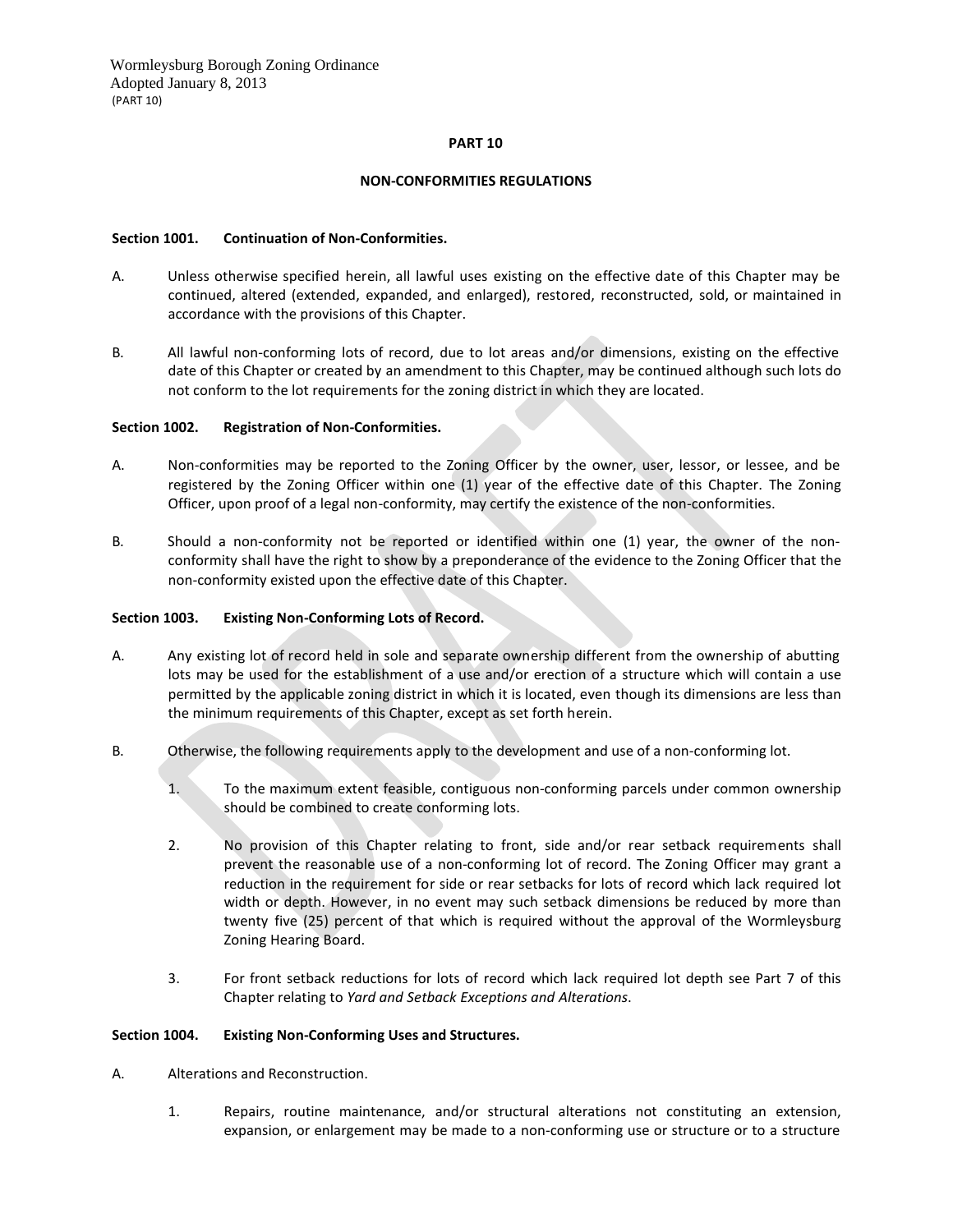Non-Conformities Regulations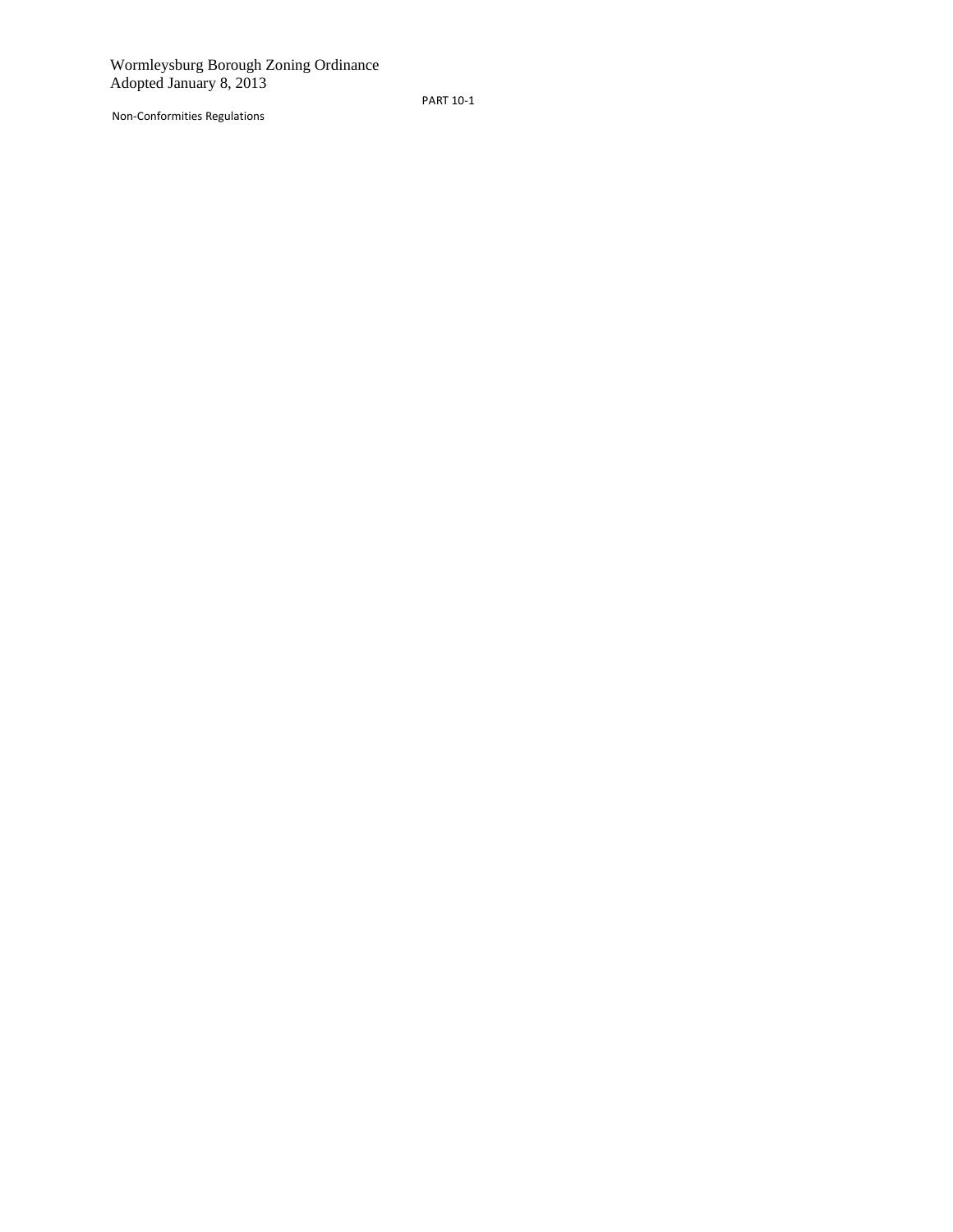occupied by a non-conforming use provided such repairs, maintenance, and/or structural alterations do not change the use or the exterior dimensions of the structure, building, or use.

- B. Restoration of Structure or Use.
	- 1. When a non-conforming use or structure has been damaged or destroyed to the extent of whereby the cost of restoring the use or structure to its before-damaged condition would equal or exceed fifty (50) percent or more of the market value of the use or the structure before the damage occurred shall not be restored except in conformity with the regulations of the zoning district in which it is located and all other applicable standards of this Chapter.
	- 2. A non-conforming use or structure which has been damaged or destroyed to the extent of whereby the cost of restoring the use or structure to its before-damaged condition would be less than fifty (50) percent of the market value of the use or the structure before the damage occurred, may be repaired or reconstructed and used as it was before the time of the damage, provided that:
		- a. Such repairs or reconstruction are commenced within one (1) year of the date of such damage; and
		- b. The reconstructed use or structure does not exceed the height, area, and volume of the use or structure destroyed.
- C. Extensions, Expansions, and Enlargements.
	- 1. All extensions, expansions and enlargements of lawful non-conforming uses and structures shall be reviewed by the Zoning Officer to determine compliance with the following standards:
		- a. Any extension, expansion, or enlargement of a non-conforming structure or use shall be permitted as long as the maximum impervious lot coverage is not exceeded.
		- b. Any extension, expansion, or enlargement of a non-conforming structure or use shall not exceed twenty five (25) percent of the total gross floor area of the non-conforming structure or use at the time it became non-conforming.
		- c. Any extension, expansion, or enlargement shall conform to the building height, area/footprint, setback, and impervious lot coverage regulations of the zoning district in which it is located.
			- (1). If an existing structure or use has a legally non-conforming setback, additions and expansions may occur to increase the height above such setback or to extend other portions of the structure or use out to the non-conforming front, side and/or rear setback line, provided that:
				- (a). The use or structure shall not be extended beyond the existing nonconforming setback line.
				- (b). No additional non-conformity shall be created.
				- (c). The new non-conforming extension shall not be greater than twenty five (25) percent of the existing floor area.
				- (d). All other requirements of this Part are met.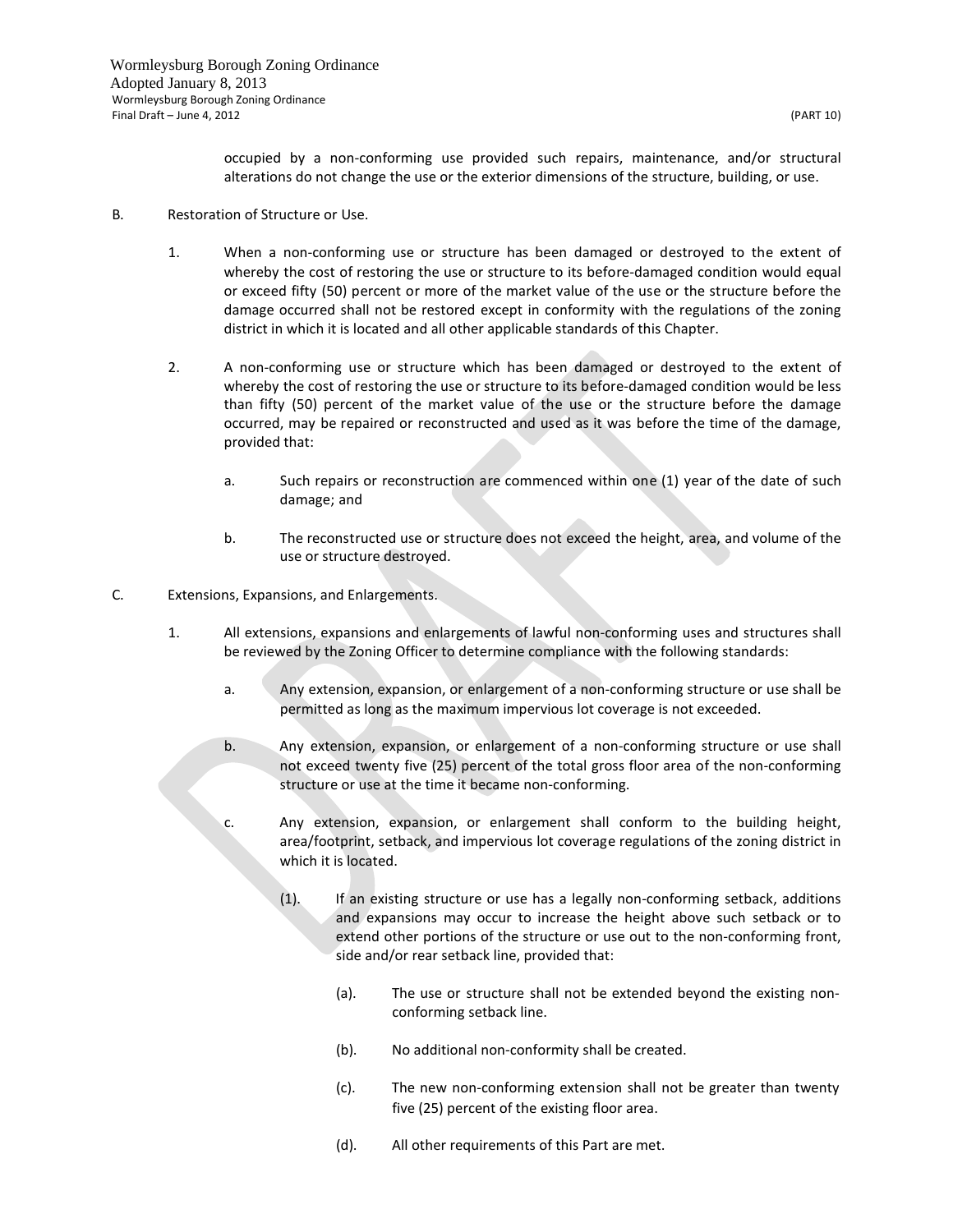Non-Conformities Regulations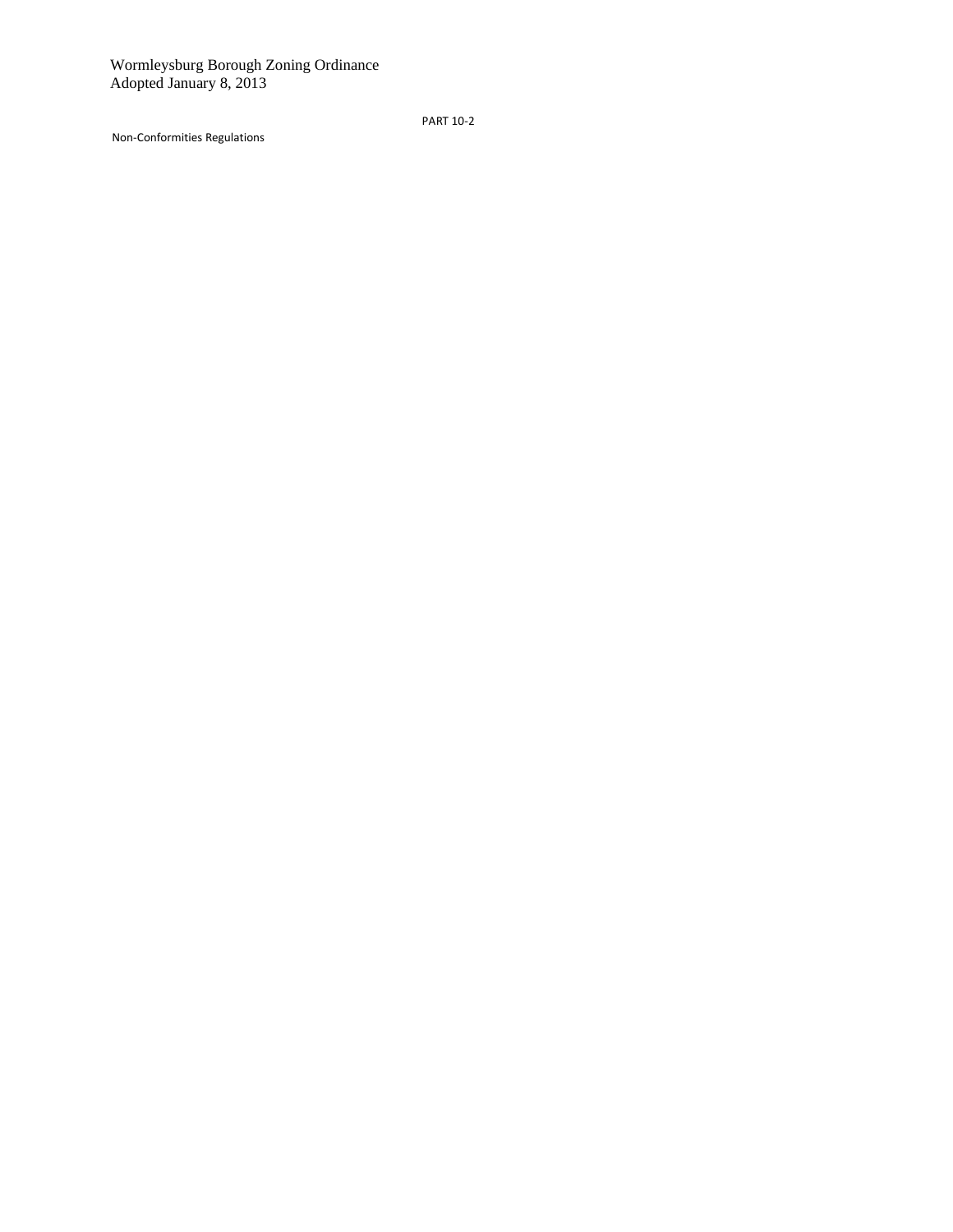- (e). Such addition shall not be permitted for a structure proposed for use by a non-residential use on a lot that abuts a lot with an existing permitted residential use in the Residential Zoning Districts.
- d. All loading and/or parking spaces for any extension, expansion, or enlargement shall comply with the requirements of Part 9 of this Chapter.
- e. Any extension, expansion, or enlargement of a non-conforming structure or use shall not be permitted to extend into vacant parcels of land adjacent to the parcel containing the non-conforming structure or use, where such vacant parcels have been separately recorded or acquired prior to the effective date of this Chapter.
- f. The intensity of a non-conforming use and resulting nuisances (e.g., air pollution, noise, glare, vibrations, delivery traffic, hazards, etc.) shall not be increased.

# **Section 1005. Change of Non-Conforming Use.**

- A. Whenever a non-conforming use has been changed to a conforming use, such use shall not thereafter be changed to a non-conforming use.
- B. Whenever a non-conforming use has been changed to a more restricted classification (e.g. business office to single family residential) or to a conforming use, such use shall not hereafter be changed to a use of less restricted classification (e.g. single family residential to retail store) unless in compliance with the rules for such change as outlined by this Part.
- C. A non-conforming use may be changed to another non-conforming use only by the granting of a Special Exception by the Zoning Hearing Board in compliance with Part 12 of this Chapter relating to *Zoning Hearing Board*. Where a Special Exception approval is required, the Zoning Hearing Board shall determine whether the applicant has provided sufficient proof to show the following:
	- 1. The proposed use is in general conformity with the most recent version of the Wormleysburg Borough comprehensive plan Comprehensive Plan, and/or other applicable plans adopted by Wormleysburg Borough, and will be in harmony with the zoning district, neighborhood, and area in which it is proposed to be located.
	- 2. The external impacts associated with the proposed use would be equal to or less intensive than external impacts associated with the existing non-conforming use.
	- 3. The character of the proposed use would be similar to the character of the existing nonconforming use.
	- 4. The location of the proposed use would not endanger the public health and safety, and the use will not deteriorate the environment or generate nuisance conditions (e.g., traffic congestion, noise, dust, smoke, glare or vibration).
	- 5. The applicant shall furnish evidence that the disposal of materials will be accomplished in a manner that complies with state and federal regulations.
	- 6. The proposed use must comply with Borough building, health, housing, rental, safety, property and other applicable local, county, state, and federal code and licensing requirements. All such licensed, certificates, and permits shall have been obtained and presented to the Borough, or shall be a condition of approval.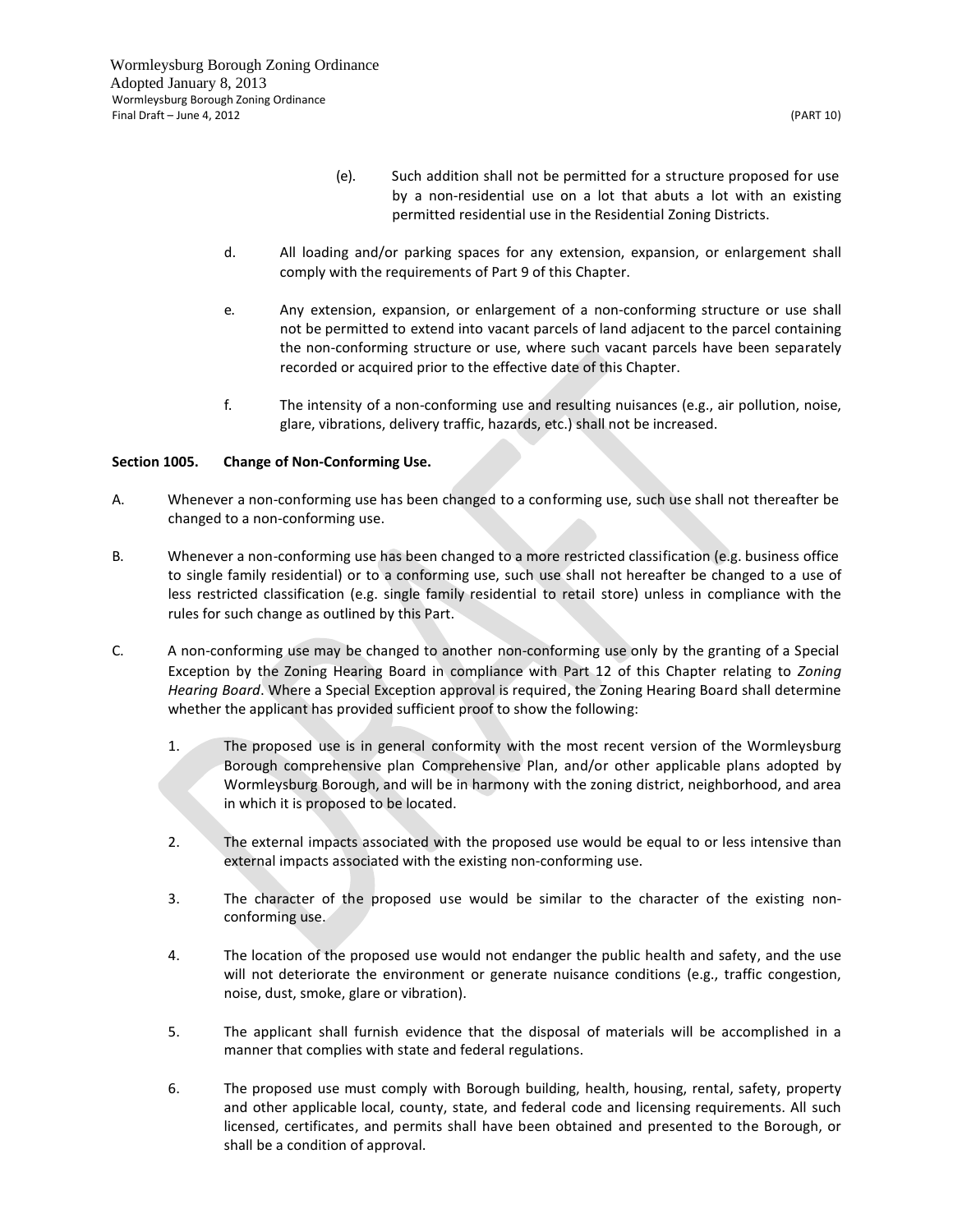Non-Conformities Regulations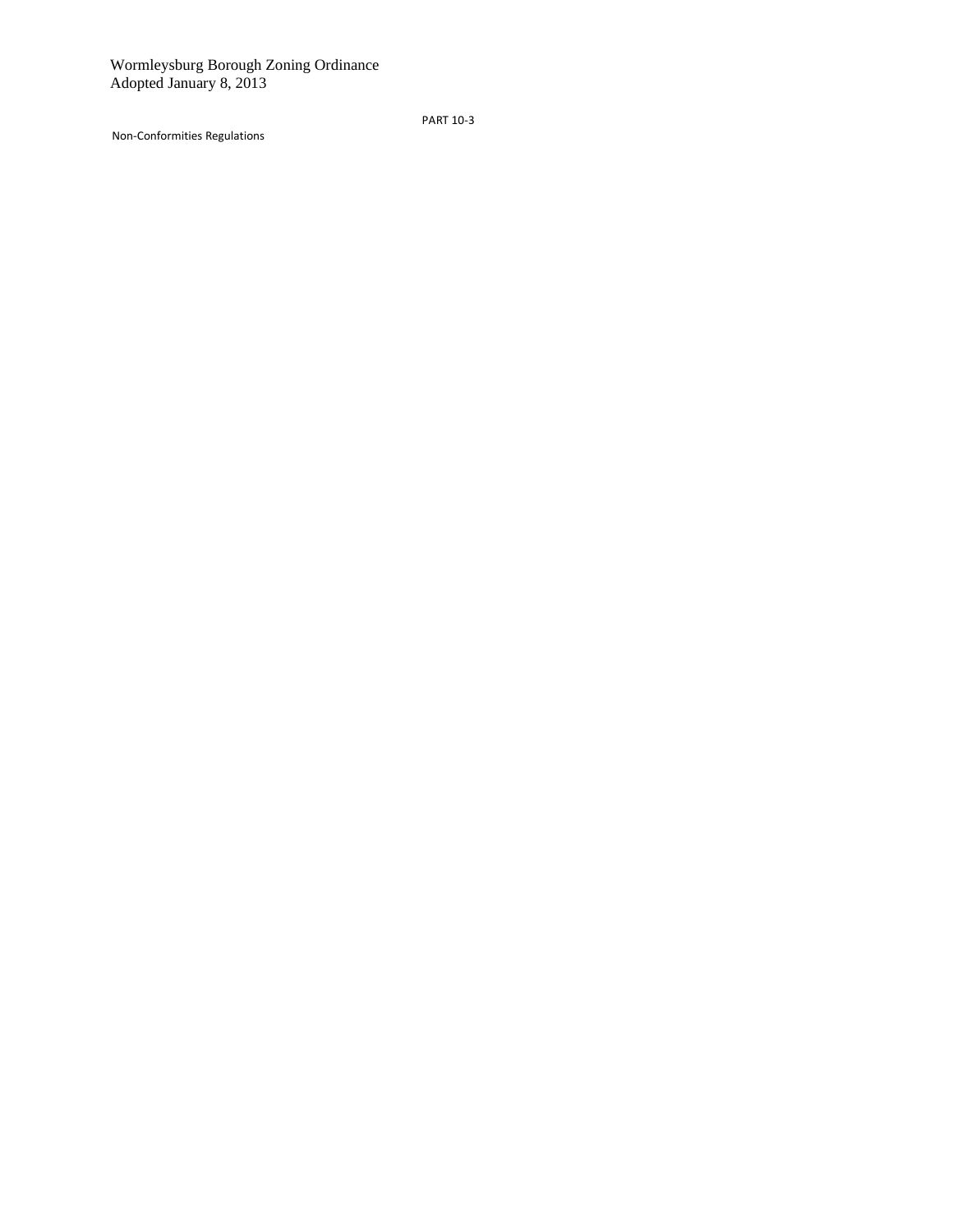- 7. The applicant shall provide:
	- a. The information required in Part 7 of this Chapter relating to Hours of Operation and Management Plan.
	- b. A detailed description of how the proposed use and development complies with items 1. – 6. in this subsection above.
	- c. A plot / site plans required in Part 12 of this Chapter relating to *Applications for Zoning Permits*.
	- d. A schematic architectural drawing of the principal building(s) front façade(s).

# **Section 1006. Abandonment and Discontinuance of Non-Conformities.**

- A. A non-conforming use shall be presumed abandoned when operations associated with the nonconforming use have ceased by an apparent act or failure to act on the part of the tenant or owner to reinstate such use within one (1) year from the date the activity stopped and the use is not actively advertised for sale or lease. Such non-conforming use shall not thereafter be reinstated except in conformance with this Chapter.
- B, A non-conforming use, which is actively marketed, but has not been sold or leased, shall not be considered abandoned. The applicant shall be responsible to provide evidence that the non-conformity was not abandoned
- C. Except for in a mobile / manufactured home park, the removal of a non-conforming mobile / manufactured home from the site it occupied and if such site is not leased, actively marketed, or purchased within one (1) year or less, shall constitute abandonment of the site, and any occupation or subsequent use of said site shall conform with the provisions of this Chapter.
- D. The removal of a mobile / manufactured home from a residential lot already occupied by a residential structure shall constitute abandonment of the non-conforming use and such use shall not thereafter be permitted.
- E. Mobile / manufactured home parks which are non-conforming under the terms of this Chapter shall be operated in accordance with Public Health Regulations, Commonwealth of Pennsylvania, DEP, under the provisions of Act 175 of April 9, 1929, P.L. 177, as amended, and all other applicable laws.